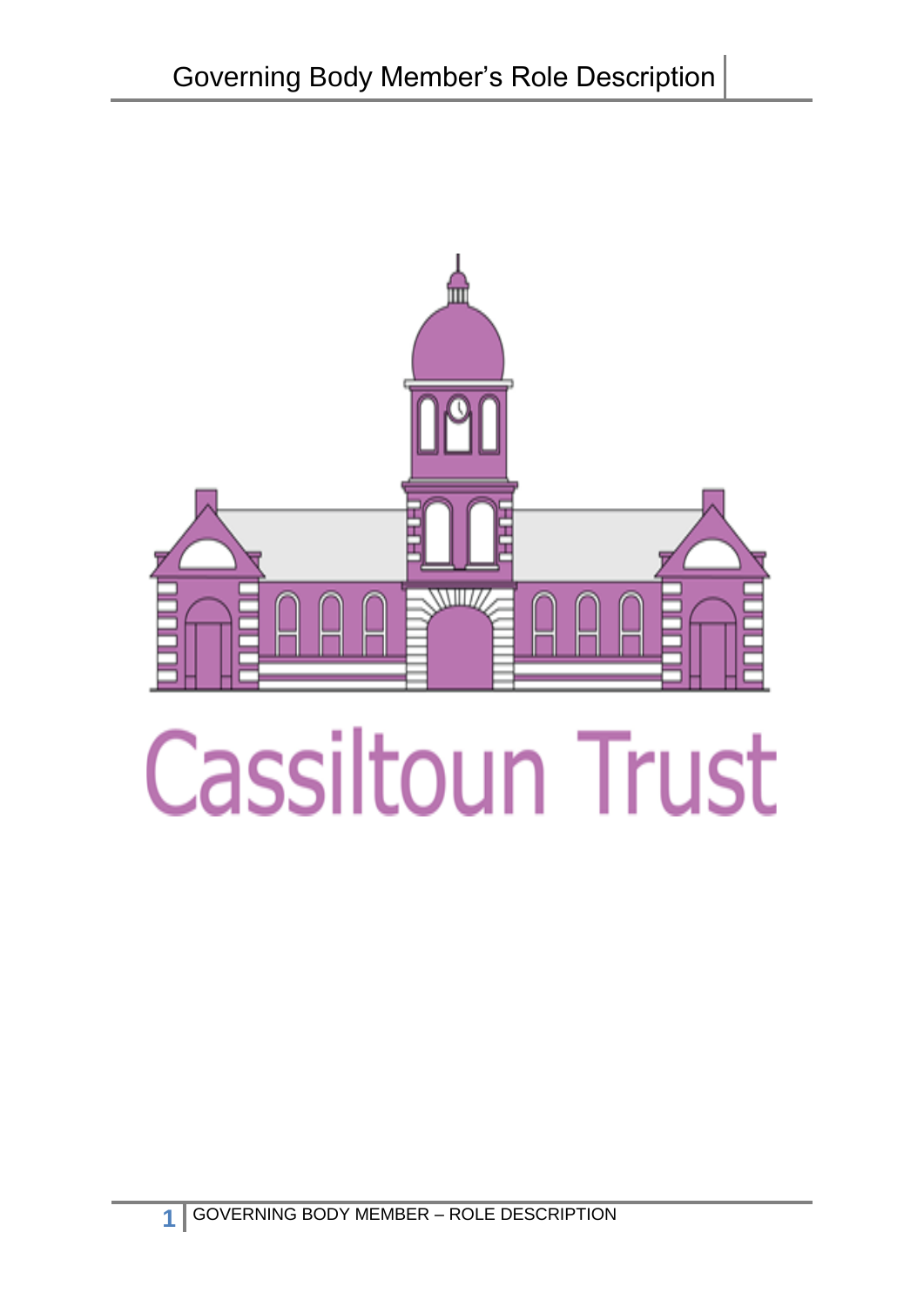# **1. Introduction**

*"The Governing Body leads and directs the organisation to achieve good outcomes for its tenants and other service users."* Regulatory Standards of Governance and Financial Management, Standard 1<sup>1</sup>

- 1.1 This role description has been prepared to set out the responsibilities that are associated with being a Governing Board Member of Cassiltoun Trust. It should be read in conjunction with the accompanying person specification and Cassiltoun Trust's Articles of Association.
- 1.2 Cassiltoun Trust is a company limited by guarantee. It is recognised as a charity and by OSCR (Office of the Scottish Charities Regulator). The role description reflects the principles of good governance and takes account of (and is compliant with) the expectations of the Regulatory Standards of Governance and Financial Management for Scottish RSLs and relevant guidance produced by the Office of the Scottish Charity Regulator (OSCR).
- 1.3 Cassiltoun Trust encourages people who are interested in the Trust's work to consider seeking election as a Governing Body Member and is committed to ensuring broad representation from the communities that it serves. Governing Body Members do not require 'qualifications' but, from time to time, we will seek to recruit people with specific skills and experience to add to or expand the existing range of skills and experience available to ensure that the governing body is able to fulfil its purpose. We carry out an annual review of the skills that we have and those that we need to inform our recruitment activities.
- 1.4 This role description applies to all members of the Governing Body, whether elected or co-opted, new or experienced. It is subject to periodic review.

# **2. Primary Responsibilities**

-

- 2.1 As a member of the Governing Body, your primary responsibilities are, with the other members of the Committee, to
	- Lead and direct Cassiltoun Trust's work
	- Promote and uphold Cassiltoun Trust's values
	- Set and monitor standards for service delivery and performance
	- Control Cassiltoun Trust's affairs and ensure compliance
- 2.2 Responsibility for the operational implementation of Cassiltoun Trust's strategies and policies is delegated to the Chief Officer.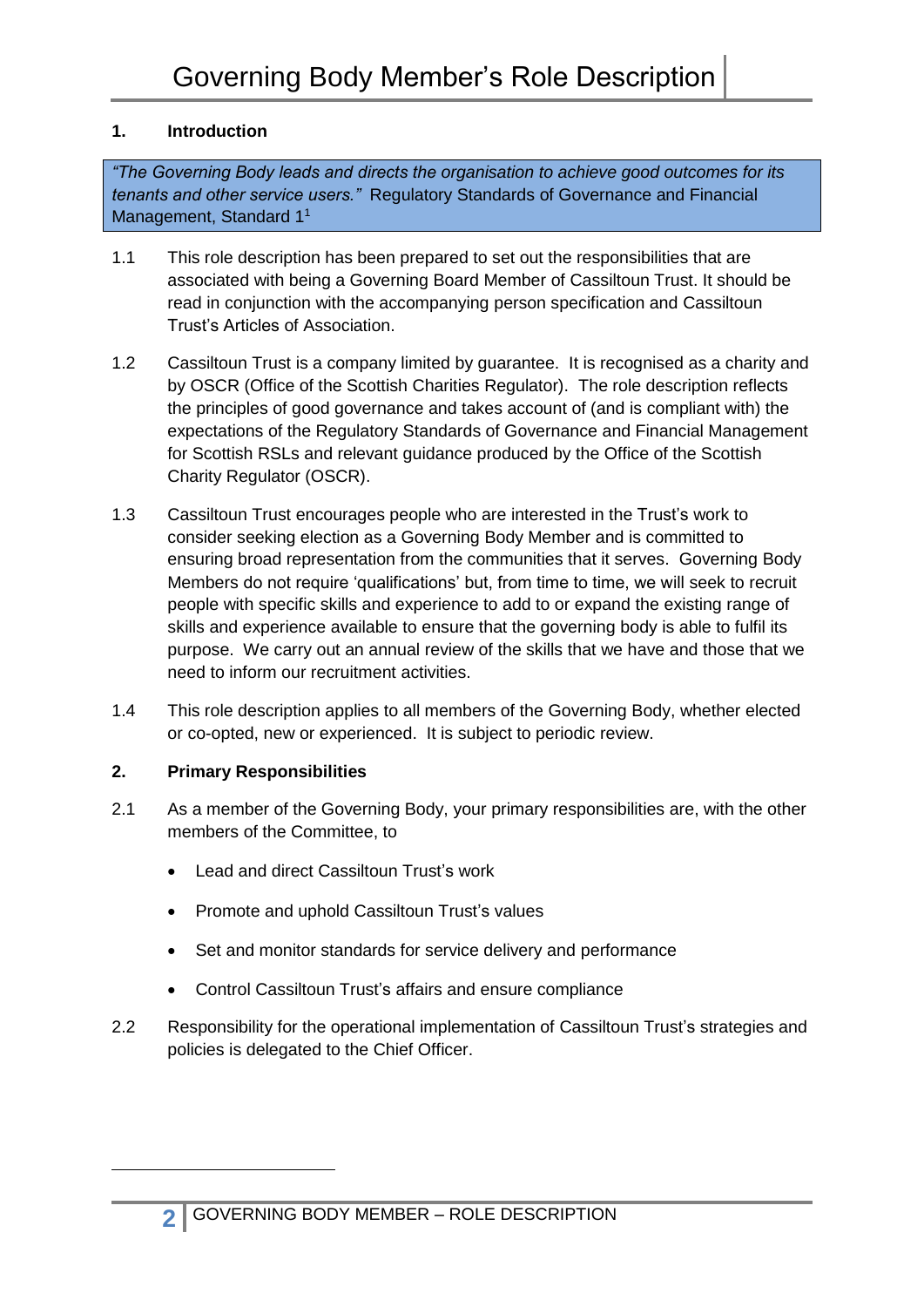# **3. Key Expectations**

- 3.1 Cassiltoun Trust has agreed a Code of Conduct for Governing Body Members which every member is required to sign on an annual basis.
- 3.2 Each Governing Body Member must accept and share collective responsibility for the decisions properly taken by the Board. Each Governing Body Member is expected to contribute actively and constructively to the work of Cassiltoun Trust. All members are equally responsible in law for the decisions made.
- 3.3 Each member must always act only in the best interests of Cassiltoun Trust and its customers, and not on behalf of any interest group, constituency or other organisation. Governing Body Members cannot act in a personal capacity to benefit themselves or someone they know.

## **4. Main Tasks**

- To contribute to formulating and regularly reviewing Cassiltoun Trust's values, strategic aims and performance standards
- To monitor Cassiltoun Trust's performance
- To ensure that Cassiltoun Trust operates within and is compliant with the relevant legal and regulatory frameworks
- To ensure that risks are realistically assessed and appropriately monitored and managed

# **5. Duties**

- Act at all times in the best interests of Cassiltoun Trust
- Accept collective responsibility for decisions, policies and strategies
- Attend and be well prepared for meetings of the governing body
- Contribute effectively to discussions and decision making
- Take part in training and other learning opportunities
- Take part in an annual review of the effectiveness of Cassiltoun Trust's governance and of your individual contribution to Cassiltoun Trust's governance
- Maintain and develop your personal knowledge of relevant issues and the wider housing sector
- Represent Cassiltoun Trust positively and effectively [in local communities and] when attending meetings and other events
- Respect and maintain confidentiality of information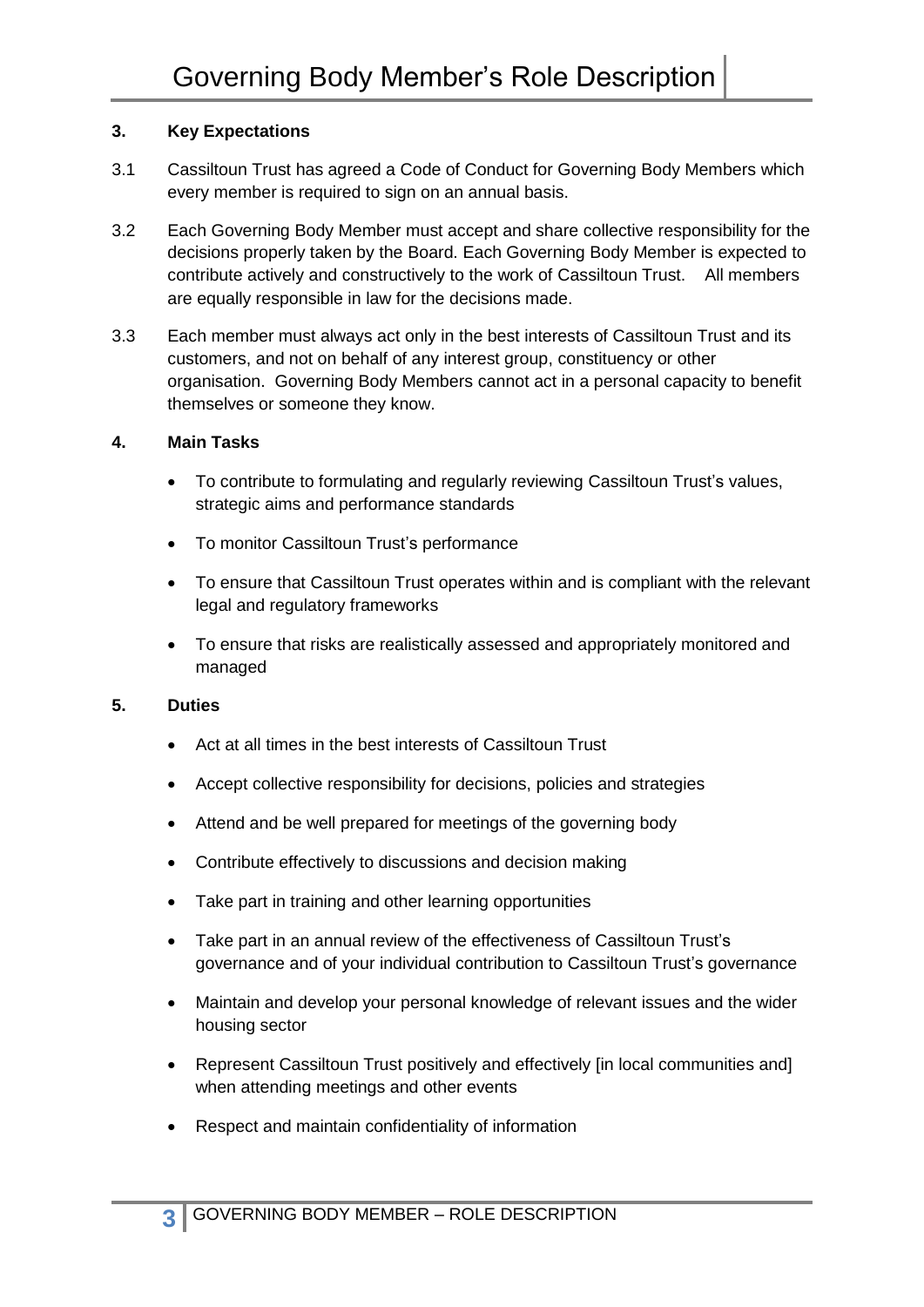- Treat colleagues with respect and foster effective working relationships within the governing body and between the governing body and staff
- Be aware of and comply with our policy on the restrictions on payments and benefits
- Register any relevant interests as soon as they arise and comply with Cassiltoun Trust's policy on Managing Conflicts of Interest

## **6. Commitment**

An estimate of the annual time commitment that is expected from Governing Body Members is

| <b>Activity</b>                                                                          | Time                       |
|------------------------------------------------------------------------------------------|----------------------------|
| Attendance at up to 4 regular meetings of the Governing Body                             | 1-2 hour per<br>meeting    |
| Reading and preparation for meetings of the governing body                               | 1 hour                     |
| Attendance at annual planning and review events (including individual<br>review meeting) | $\frac{1}{2}$ day $-1$ day |
| Attendance at internal briefing and training events                                      | Ad hoc                     |
| External Training and conference attendance (may include overnight<br>stay or weekend)   | Ad hoc                     |

# **7. What Cassiltoun Trust Offers Governing Body Members**

All Governing Body Members are volunteers and receive no payment for their contribution. Cassiltoun Trust has policies which prevent you or someone close to you from benefiting personally from your involvement with Cassiltoun Trust, although these policies also seek to ensure that you are not unfairly disadvantaged by your involvement with Cassiltoun Trust. All out of pocket expenses associated with your role as a Governing Body Members are fully met and promptly reimbursed.

In return for your commitment, Cassiltoun Trust offers:

- A welcome and introduction when you first join the governing body;
- A mentor from the governing body and a named staff contact for the first six months, with ongoing support
- Clear guidance, information and advice on your responsibilities and on Cassiltoun Trust's work
- Formal induction training to assist settling in
- Papers which are clearly written and presented, and circulated in advance of meetings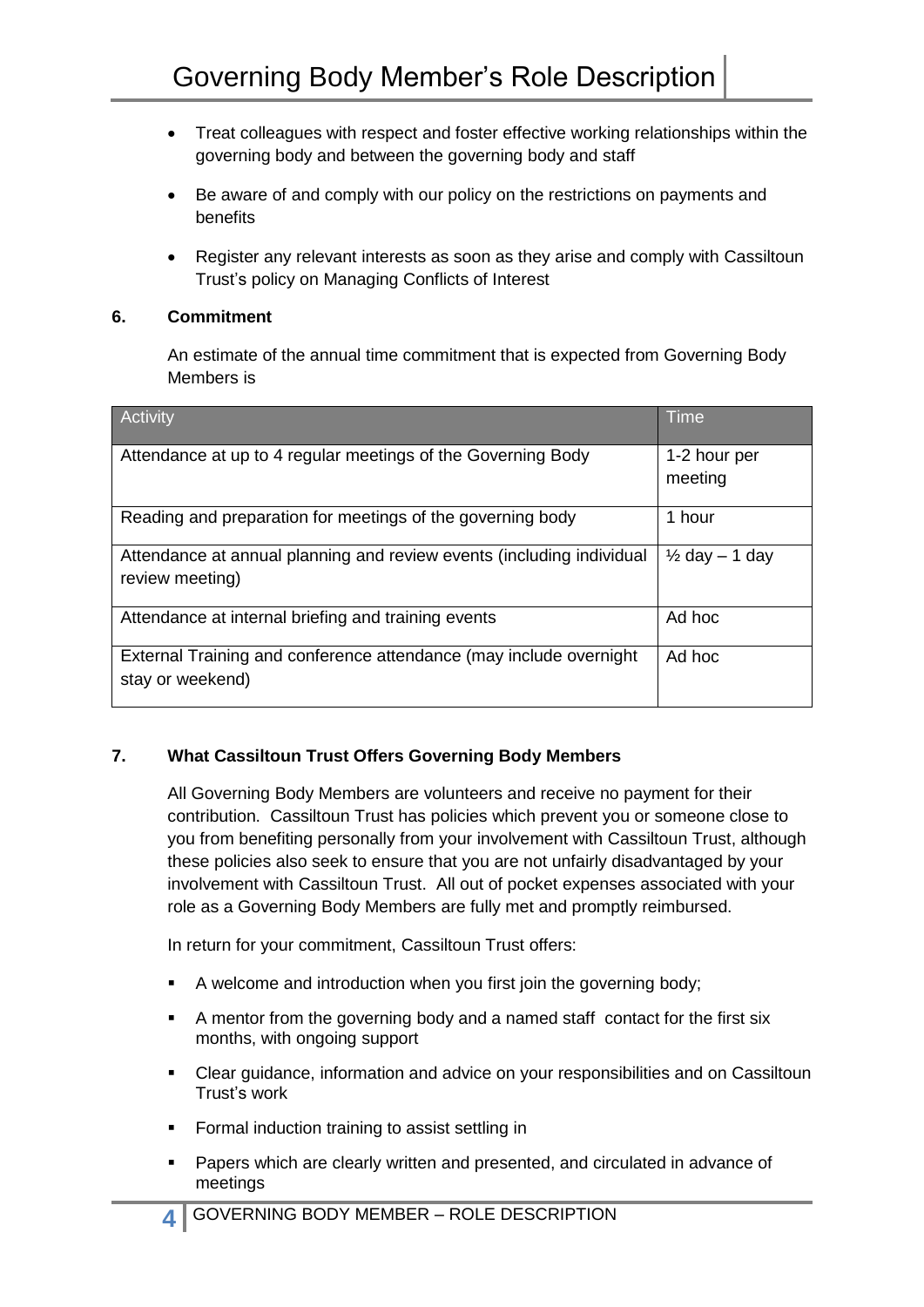- The opportunity to put your experience, skills and knowledge to constructive use
- The opportunity to develop your own knowledge, experience and personal skills
- The chance to network with others with shared commitment and ideals

# **8. Review**

This role description was approved by the Governing Body on **2 nd September 2015.** It will form the basis of the annual review of the effectiveness of your contribution to our governance. It will be reviewed by the Governing Body not later than **1 st September 2018.**

**Signed: …………………………………………………………………………………………**

**Date: …………………………………………………………………………………………**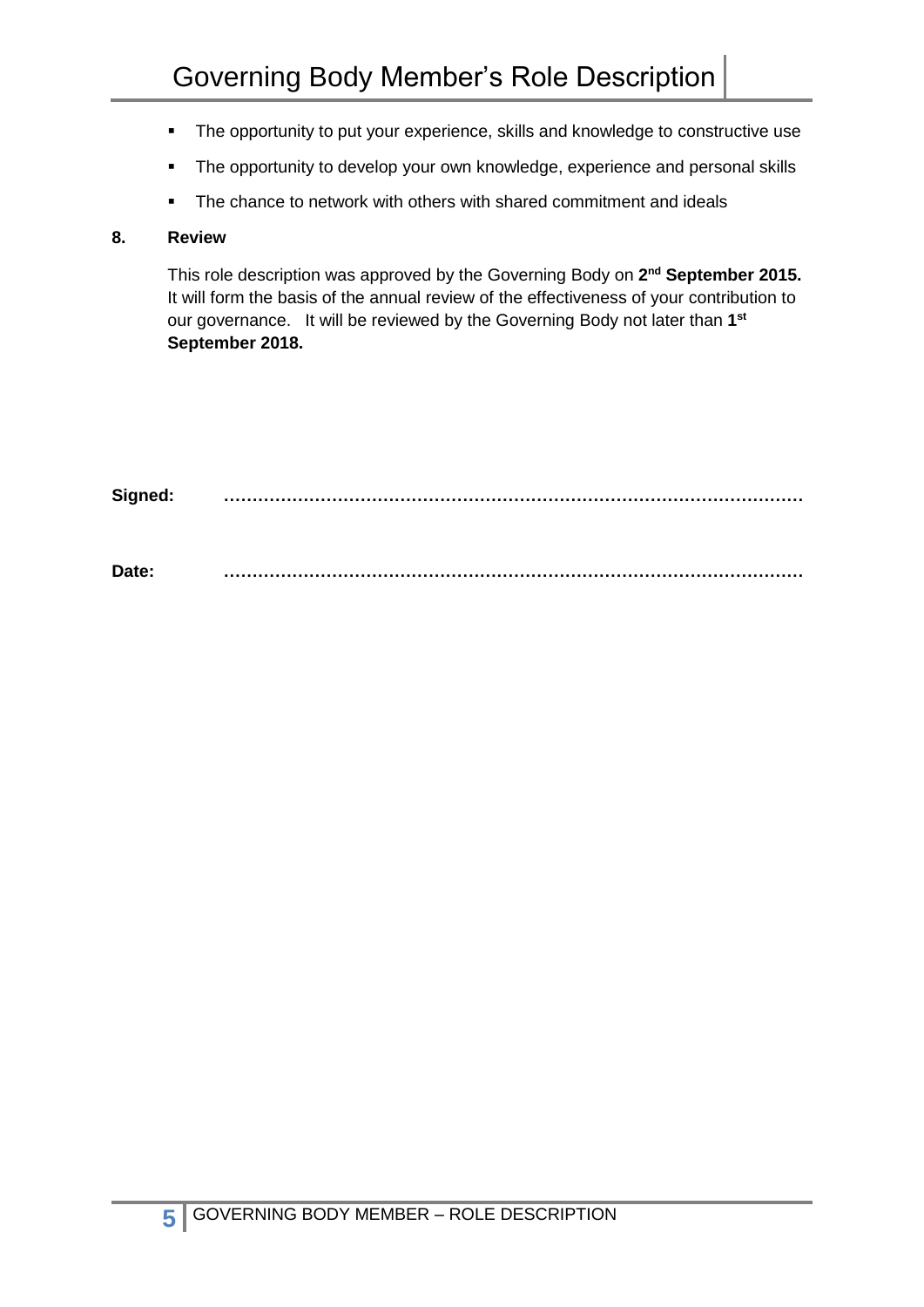# **BOARD MEMBER JOB DESCRIPTION**

# **Key Responsibilities**

To oversee and set the long term strategic direction for the organisation; in support of the Business Plan

To ensure that the Board fulfil its duties and responsibilities for the proper governance of the organisation including compliance and monitoring risk

To ensure an effective business plan and budget is in place

To ensure that performance is monitored and managed through internal controls and delegation

To approve key strategies and policies to allow the organisation to achieve its objectives

**Duties and tasks to fulfil the key responsibilities**

**To oversee and set the long term strategic direction for the organisation including monitoring risk**

- To collectively set the strategic objectives and high-level policies for the organisation
- To contribute to establishing a framework for approving strategies, policies and plans to achieve those objectives
- To uphold and promote the core policies, purposes, values and objectives of the organisation
- To ensure major risks are reviewed regularly and an effective risk management framework is maintained
- To keep abreast of current developments and thinking in the sector including matters relating to housing, support, social policy, regulation and investment

**To ensure that the Board fulfils its duties and responsibilities for the proper governance of the organisation including compliance**

- To act reasonably and always in the best interests of the organisation, and comply with its Code of Conduct; to ensure your behaviour as a Board Member models the values of the organisation
- To contribute to and share responsibility for decisions of the Board
- To work in partnership with the Chief Executive, senior officers; and to challenge colleagues constructively
- To satisfy yourself that the organisation's affairs are conducted lawfully and in accordance with regulatory requirements and generally accepted standards of performance and probity
- To engage effectively with key stakeholders as required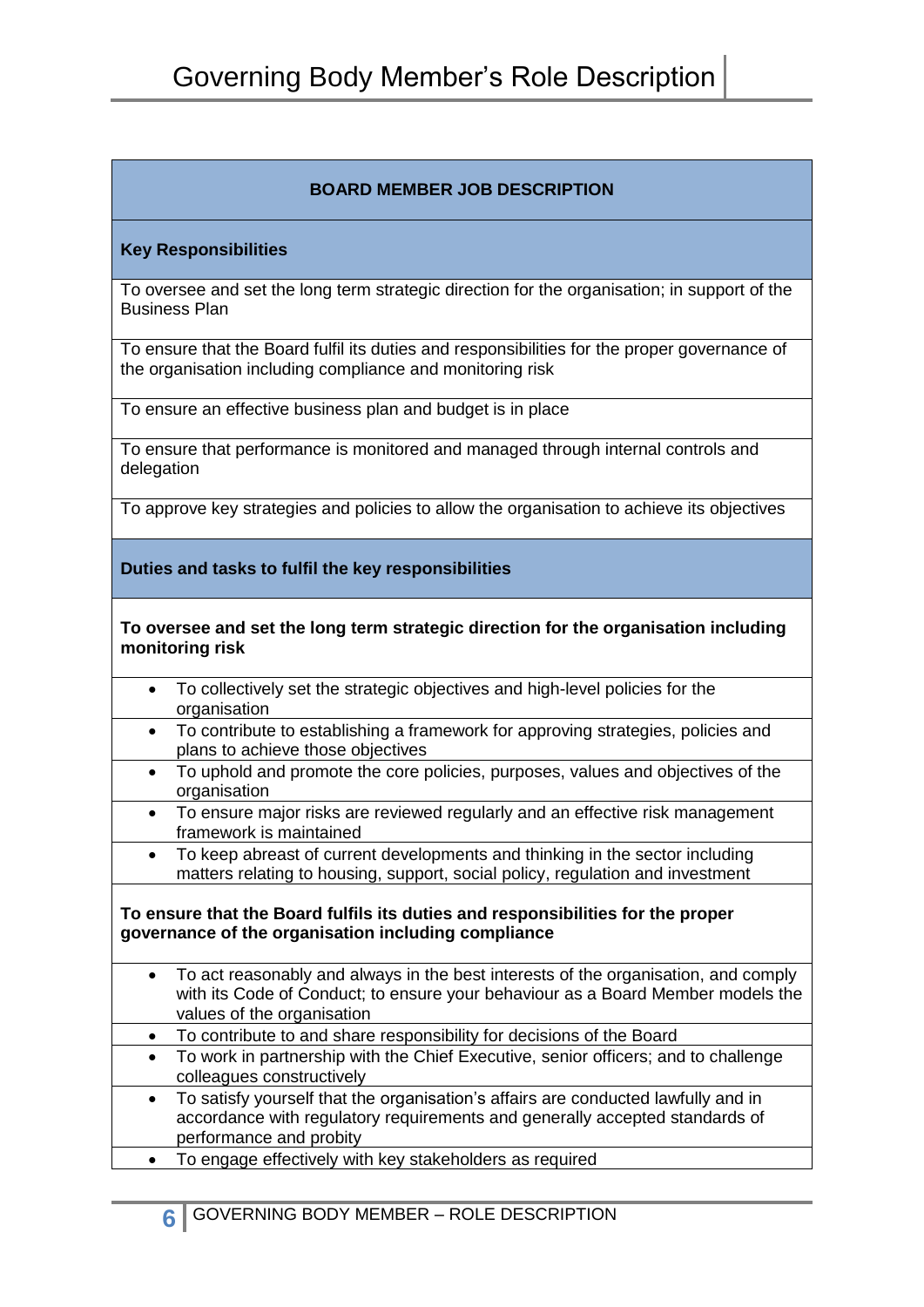- To comply fully with the Trust's Code of Governance; policies and procedures and standing orders
- Declare any conflicts of interest which may influence their work as a Board Member in any way

**To ensure an effective business plan and budget is in place**

- To satisfy yourself as to the integrity of financial information, and ensure that all loan covenants are complied with
- To approve each year's financial accounts prior to publication and budgets

#### **To ensure that performance is monitored and managed through internal controls and delegation**

- Ensure there are appropriate mechanisms, both internal and external, to verify that the Board receives a balanced and accurate picture of how the organisation is performing
- To ensure that internal controls and systems are audited and reviewed regularly
- To monitor performance at a strategic level in relation to plans, budgets, controls and decisions
- To participate in regular reviews of board performance and in board member appraisal, to participate in board development and training, and in other learning activities as required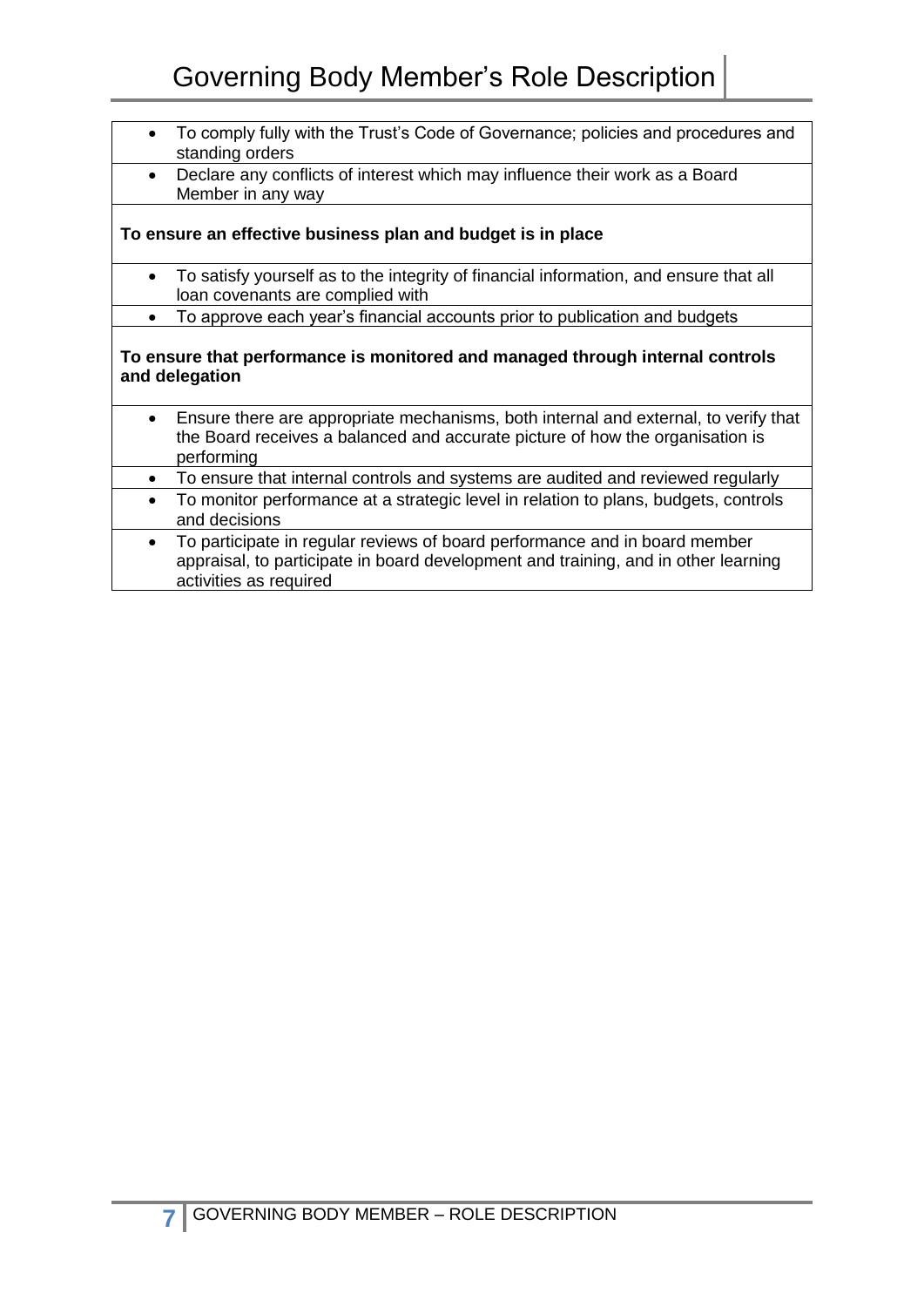# **BOARD MEMBER – PERSON SPECIFICIATION**

## **Knowledge and Experience**

- Experience of operating at a senior level (either executive or non executive) within a service organisation
- Governance experience, as a Member of a Board or similar, with knowledge of good governance practice
- Wide ranging understanding of commercial issues, with strong business acumen
- Specialist skills relevant to the organisation

## **Skills and Abilities**

- Strategic planning skills, able to develop strategic vision and encourage others to contribute to this
- Able to assess risk and promote risk awareness without being risk averse
- Able to challenge constructively while respecting the roles, views and feelings of others, with a wider vision to raise standards across the organisation
- Able to probe, assess and solve problems
- Able to understand complex factual and statistical information
- IT literate and comfortable with using MS Office and email

## **Personal Attributes**

- A commitment to the Code of Conduct
- A commitment to represent the interest of Cassiltoun Trust and not individual/or group interests
- To respect confidences
- To work as part of a team and make collective decisions

# **Time Commitment – The Trust meets 4 times per year**

- Time to attend meetings of the Board
- Available for ad hoc discussions and urgent business